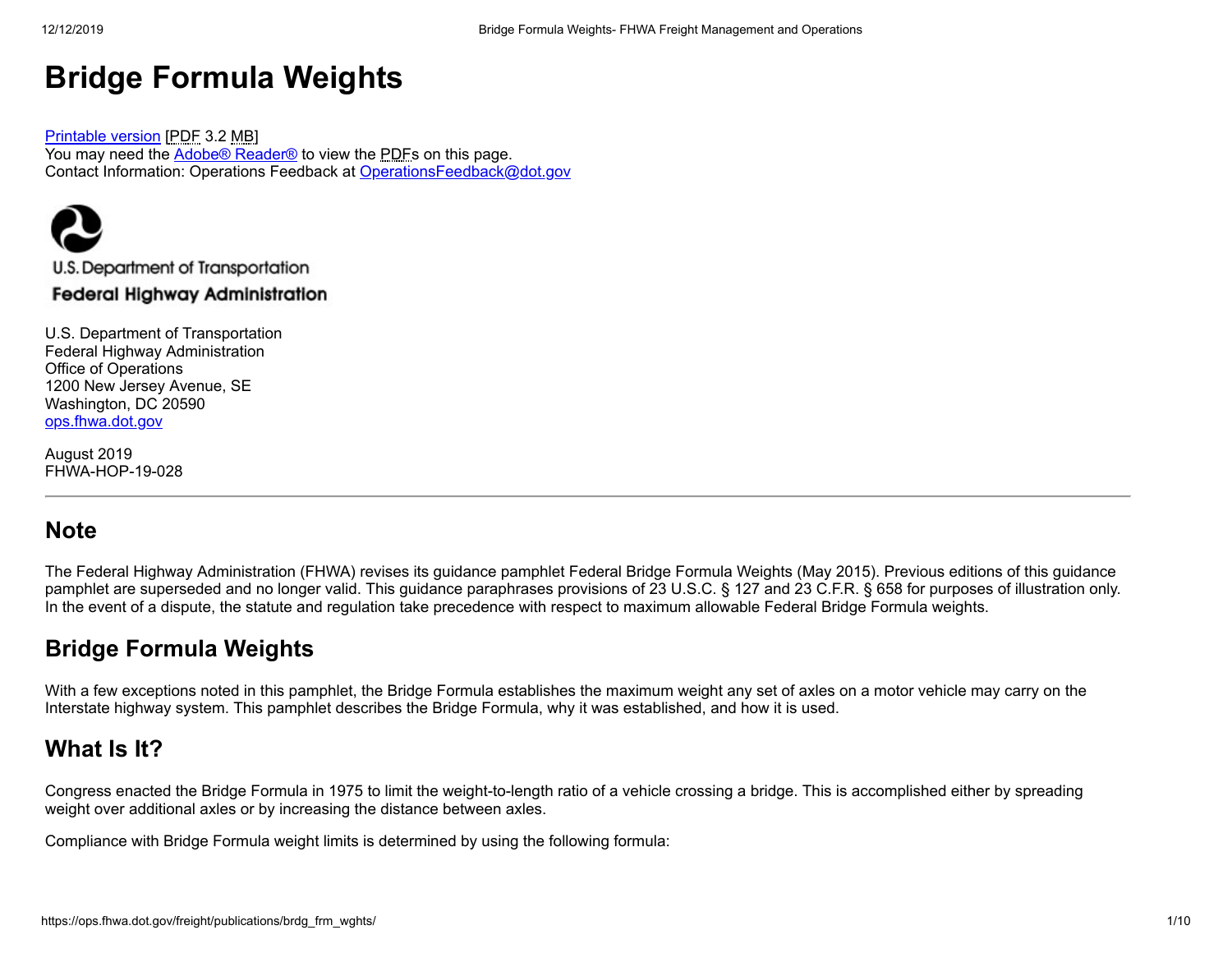$$
W = 500 \left[ \frac{\text{LN}}{\text{N-1}} + 12\text{N} + 36 \right]
$$

**W** = the overall gross weight on any group of two or more consecutive axles to the nearest 500 pounds.

**L** = the distance in feet between the outer axles of any group of two or more consecutive axles.

**N** = the number of axles in the group under consideration.

In addition to Bridge Formula weight limits, Federal law states that single axles are limited to 20,000 pounds, and axles spaced more than 40 inches and not more than 96 inches apart (tandem axles) are limited to 34,000 pounds. Gross vehicle weight is limited to 80,000 pounds (23 U.S.C. 127).

# **Is the Formula Necessary?**

Bridges on the Interstate System highways are designed to support a wide variety of vehicles and their expected loads. As trucks grew heavier in the 1950s and 1960, something had to be done to protect bridges. The solution was to link allowable weights to the number and spacing of axles.



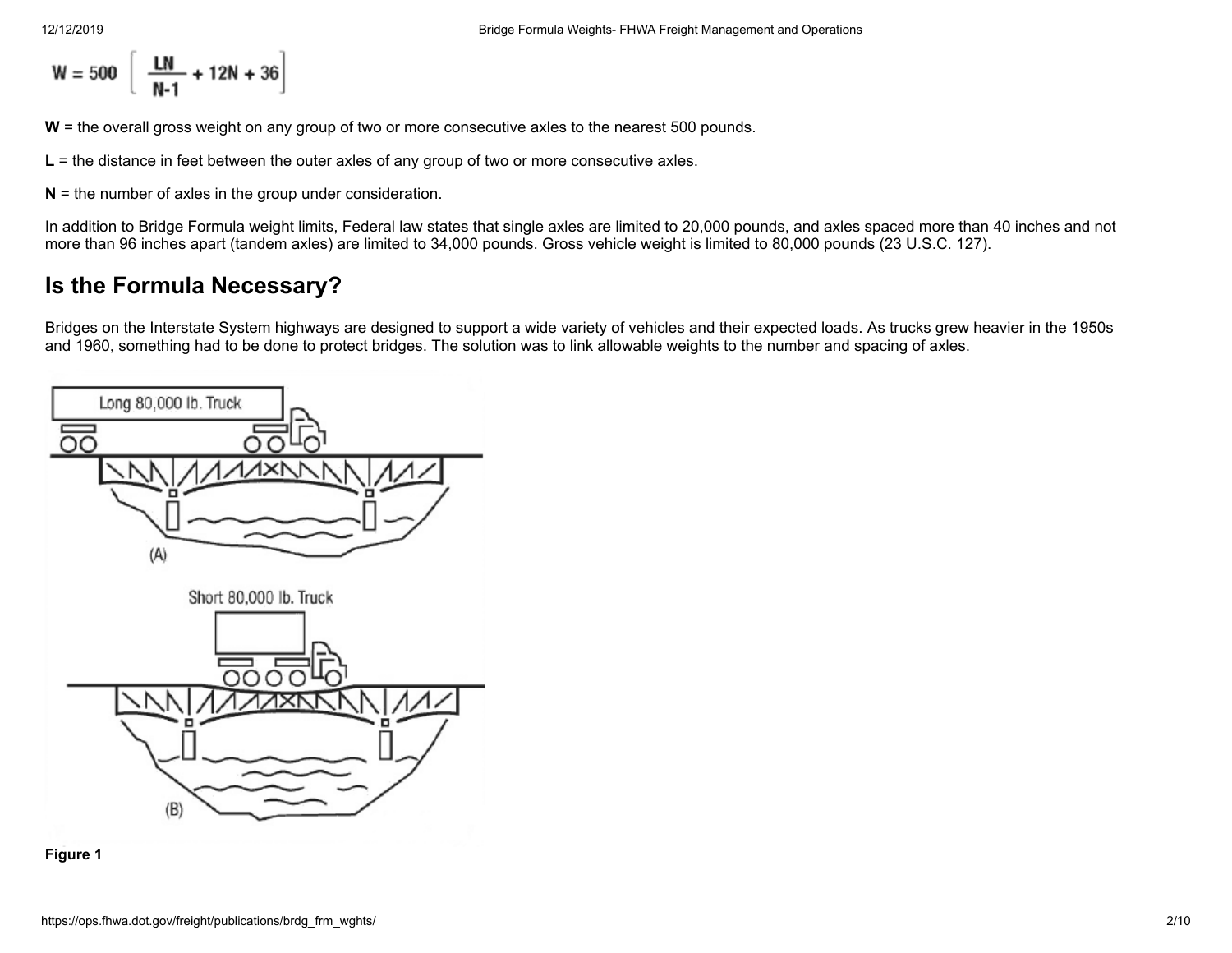Axle spacing is as important as axle weight in designing bridges. In Figure 1A, the stress on bridge members as a longer truck rolls across is much less than that caused by a short vehicle as shown in Figure 1B, even though both trucks have the same total weight and individual axle weights. The weight of the longer vehicle is spread out, while the shorter vehicle is concentrated on a smaller area.

# **How Is the Formula Used?**

The weight on various axle configurations must be checked to determine compliance with the Bridge Formula. Three definitions are needed to use the Bridge Formula correctly.

- **Gross Weight**—The weight of a vehicle or vehicle combination and any load thereon. The Federal gross weight limit on the Interstate System is 80,000 pounds unless the Bridge Formula dictates a lower weight limit.
- **Single-Axle Weight**—The total weight on one or more axles whose centers are spaced not more than 40 inches apart. The Federal single-axle weight limit on the Interstate System is 20,000 pounds.
- **Tandem-Axle Weight**—The total weight on two or more consecutive axles whose centers are spaced more than 40 inches apart but not more than 96 inches apart. The Federal tandem-axle weight limit on the Interstate System is 34,000 pounds.

Interstate System weight limits in some States may be higher than the figures noted above due to "grandfather" rights. When the Interstate System axle and gross weight limits were adopted in 1956, and amended in 1975, States were allowed to keep or "grandfather" weight limits that were higher.

Bridge Formula calculations yield a series of weights (Bridge Table, pages 5-6). It is important to note that the single-axle weight limit replaces the Bridge Formula weight limit on axles not more than 40 inches apart, and the tandem-axle weight limit replaces the Bridge Formula weight limit for axles over 40 but not more than 96 inches apart. At 97 inches apart, for example, two axles may carry 38,000 pounds (Figure 2A) and three axles may carry 42,000 pounds, as shown in Figure 2B.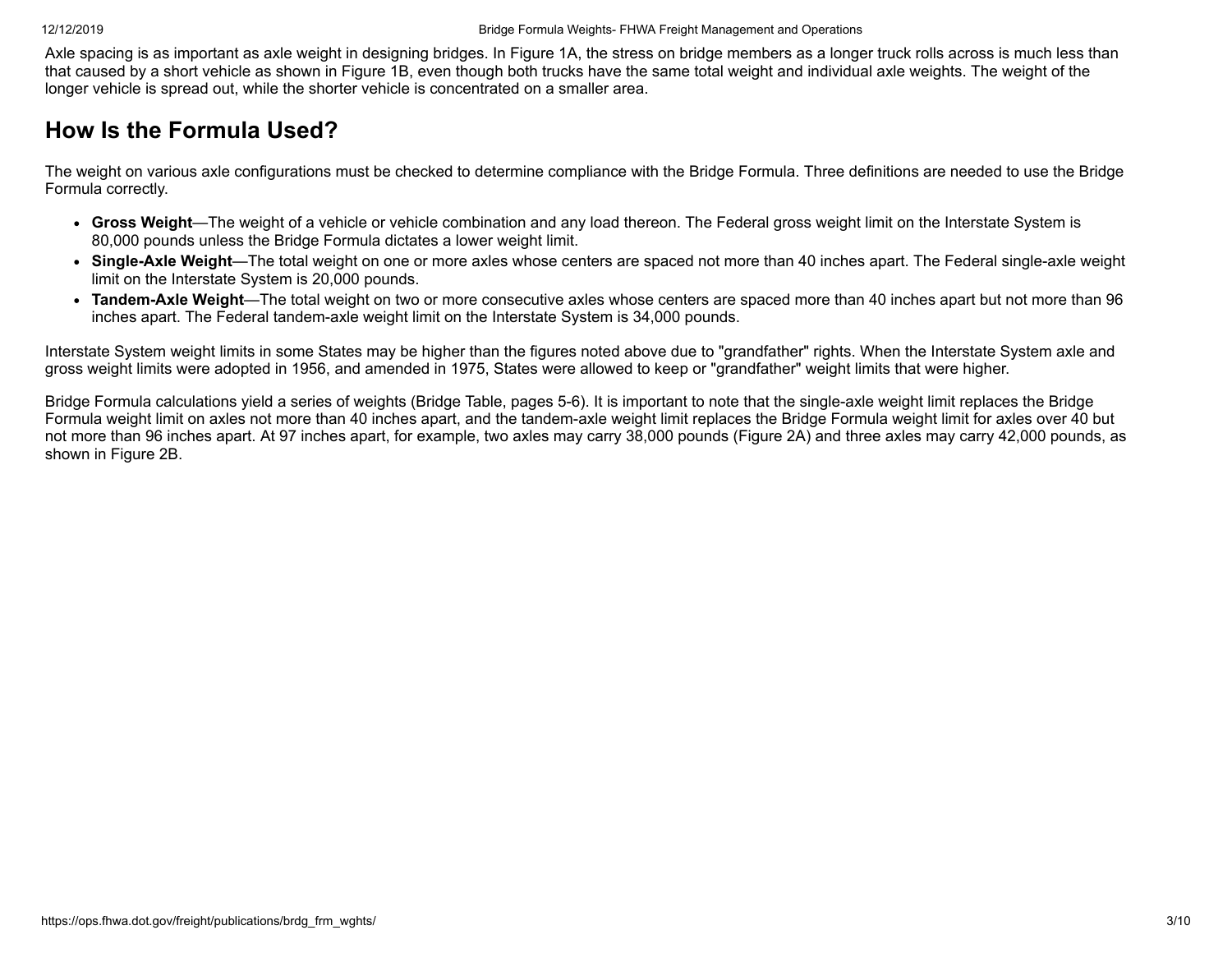

#### **Figure 2**

Federal law states that any two or more consecutive axles may not exceed the weight computed by the Bridge Formula even though single axles, tandem axles, and gross weight are within legal limits. As a result, the axle group that includes the entire truck—sometimes called the "outer bridge" group—must comply with the Bridge Formula. However, interior combinations of axles, such as the "tractor bridge" (axles 1, 2, and 3) and "trailer bridge" (axles 2, 3, 4, and 5), must also comply with weights computed by the Bridge Formula (Figure 3).



#### **Figure 3**

Figure 3 shows the most common vehicle checked for compliance with weight limit requirements. Although the Bridge Formula applies to each combination of two or more axles, experience shows that axle combinations 1 through 3, 1 through 5, and 2 through 5 are critical and must be checked. If these combinations are found to be satisfactory, then all of the others on this type of vehicle normally will be satisfactory.

The vehicle with weights and axle dimensions shown in Figure 4 is used to illustrate a Bridge Formula check.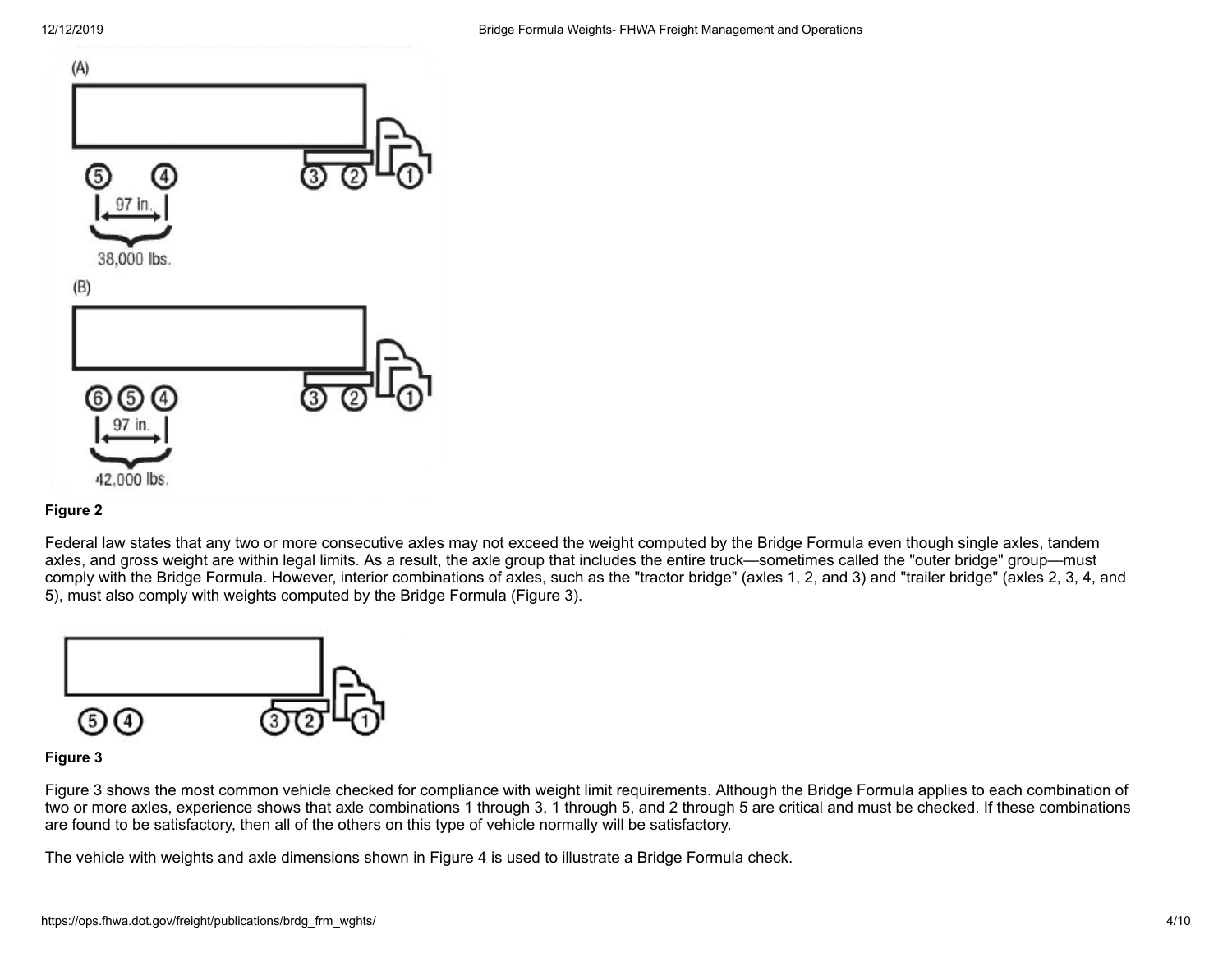

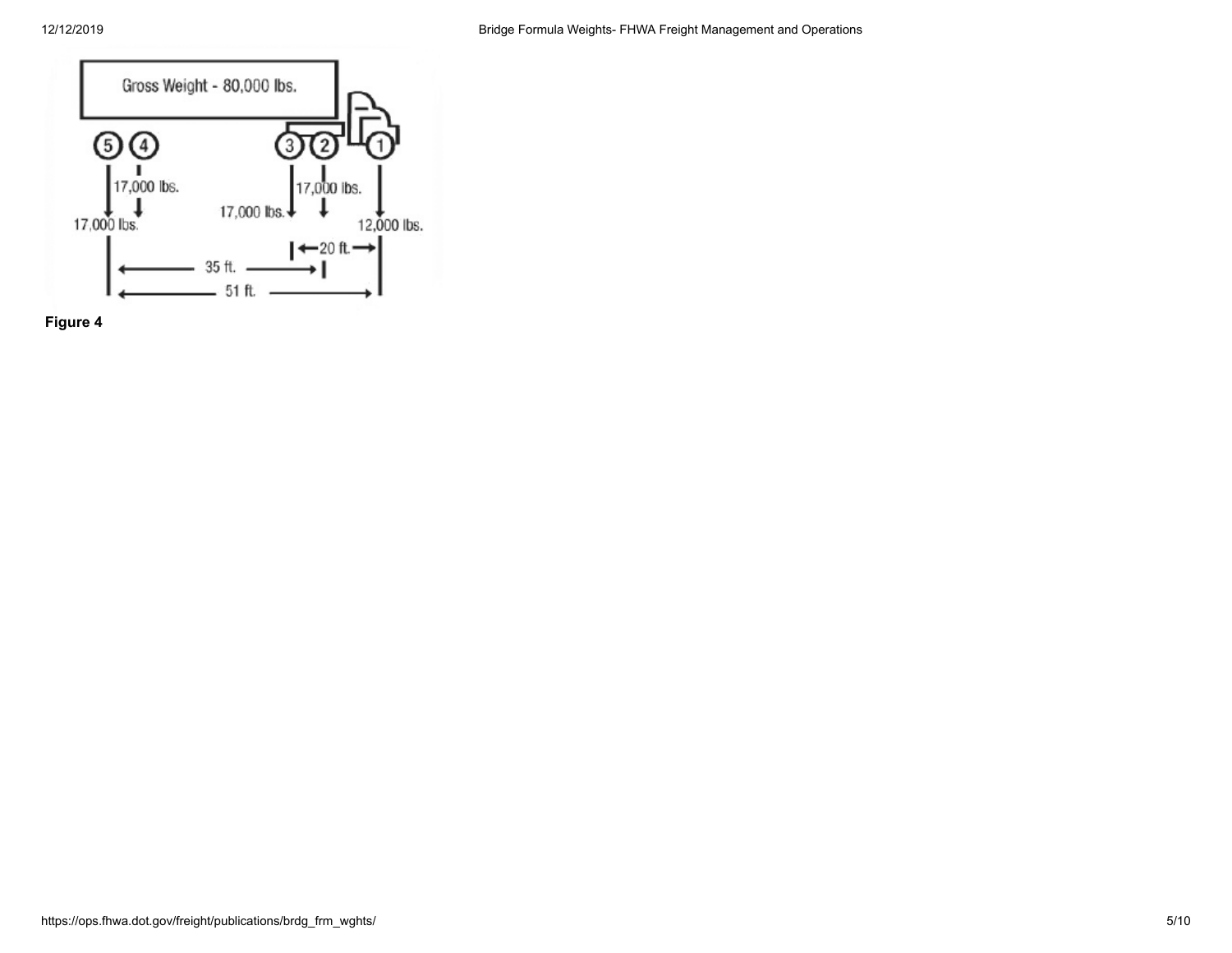#### 12/12/2019 Bridge Formula Weights- FHWA Freight Management and Operations

|                                                                        |                               |                                       | <b>Permissible Gross Loads for</b>           |                                |                                                         |                                 |                                         | <b>Vehicles in Requiar Operation'</b>                         |                       |
|------------------------------------------------------------------------|-------------------------------|---------------------------------------|----------------------------------------------|--------------------------------|---------------------------------------------------------|---------------------------------|-----------------------------------------|---------------------------------------------------------------|-----------------------|
|                                                                        | Distance in feet (L)          | <b>Based on weight formula</b>        |                                              |                                | $W = 500$ $\left[ \frac{LN}{N-1} + 12N + 36 \right]$    |                                 |                                         |                                                               |                       |
| between the extremes<br>of any group of 2 or<br>more consecutive axles |                               | Maximum load in pounds carried on     |                                              |                                | any group of 2 or more consecutive axles <sup>2</sup> - |                                 |                                         |                                                               |                       |
|                                                                        | $N =$                         | 2 AXLES                               | <b>3 AXLES</b>                               | 4 AXLES                        | <b>5 AXLES</b>                                          | <b>6 AXLES</b>                  | <b>7 AXLES</b>                          | <b>B AXLES</b>                                                | 9 AXLES               |
|                                                                        |                               |                                       |                                              |                                |                                                         |                                 |                                         |                                                               |                       |
| Tandem<br>Axla                                                         |                               | 34,000                                | <b>*************</b>                         | <b>************</b>            | <b><i>BREEZ</i> REPAIR</b>                              | -------------<br>-------------- | --------------<br><b>**************</b> | <b><i><u>AAAAAAAAAAAA</u></i></b><br><b><i>BARRETSSIM</i></b> | <br>                  |
| Weight                                                                 |                               | 34,000                                | <b><i>BREEZEEEEEE</i></b>                    | <b>*************</b>           | <b><i><u>ALLEN PROPERTY</u></i></b>                     | --------------                  | --------------                          | <b>**************</b>                                         |                       |
| <b>Courses</b>                                                         |                               | 34,000<br>34,000                      | <b>*************</b><br><b>*************</b> | <b></b><br><b>************</b> | <b>************</b><br><b></b>                          | --------------                  | --------------                          | <b>**************</b>                                         | ------------          |
| pages<br>(3, 6, 4)                                                     |                               | 34,000                                | 34,000                                       | <b>************</b>            | <b>************</b>                                     | --------------                  | <b>**************</b>                   | <b><i>BREEZERS</i></b>                                        | -------------         |
|                                                                        | 8<br>More than fi/less than 9 | 38,000                                | 42,000                                       | <b>*************</b>           | <b></b>                                                 | --------------                  | **************                          | <b>**************</b>                                         | -------------         |
|                                                                        |                               | 39,000                                | 42,500                                       | <b>************</b>            | <b>*************</b>                                    | --------------                  | <b>**************</b>                   | <b>**************</b>                                         |                       |
|                                                                        |                               | 40,000                                | 43,500                                       | <b>************</b>            | <b>************</b>                                     | --------------                  | <b>**************</b>                   | <b></b>                                                       | *************         |
|                                                                        |                               | <b><i>A R R R R R R R R R R R</i></b> | 44,000                                       | <b>*************</b>           | <b>************</b>                                     | <b>**************</b>           | <b>**************</b>                   | <b><i><u><u></u></u></i></b>                                  | <b>**************</b> |
|                                                                        |                               | <b><i>AAAAAA</i></b> BERTA            | 45,000                                       | 50,000                         | <b>************</b>                                     | ---------------                 | <b>**************</b>                   | <b></b>                                                       | --------------        |
|                                                                        |                               | ************                          | 45,500                                       | 50,500                         | <b>************</b>                                     | <b>**************</b>           | <b>**************</b>                   | <b></b>                                                       |                       |
|                                                                        |                               | ************                          | 46,500                                       | 51,500                         | <b>************</b>                                     | <b>***************</b>          | <b>**************</b>                   | <b></b>                                                       |                       |
|                                                                        | $15$                          | <b>************</b>                   | 47,000                                       | 52,000                         |                                                         | ---------------                 | *************                           | <b></b>                                                       | **************        |
|                                                                        |                               | <b>*************</b>                  | 48,000*                                      | 52,500                         | 58,000                                                  | <b>**************</b>           | **************                          | . <i>.</i>                                                    | **************        |
|                                                                        |                               | ************                          | 48,500                                       | 53,500                         | 58,500                                                  | **************                  | **************                          | <b></b>                                                       | **************        |
|                                                                        | 18                            | ************                          | 49,500                                       | 54,000                         | 59,000                                                  | <b>**************</b>           | <b>ASSESSMENT PROPERTY</b>              | <b>**************</b>                                         |                       |
|                                                                        | 19<br>Example                 | ************                          | 50,000                                       | 54,500                         | 60,000                                                  |                                 | <b>A 4 8 8 8 8 8 9 8 8 8 8 8 8</b>      | <b></b>                                                       | **************        |
|                                                                        | (see page 7)<br>20            | ************                          | 51,000                                       | 55,500                         | 60,500                                                  | 66,000                          |                                         | -------------                                                 | **************        |
|                                                                        |                               | ************                          | 51,500                                       | 56,000                         | 61,000                                                  | 66,500                          |                                         | -------------                                                 | **************        |
|                                                                        |                               | <b>************</b>                   | 52,500                                       | 56,500                         | 61,500                                                  | 67,000                          | <b></b>                                 | -------------                                                 | **************        |
|                                                                        |                               |                                       | 53,000                                       | 57,500                         | 62,500                                                  | 68,000                          | <b><i><u>ARRESTS</u></i></b>            | -------------                                                 |                       |
|                                                                        |                               | ************                          | 54,000                                       | 58,000                         | 63,000                                                  | 68,500                          | 74,000                                  | -------------                                                 | <b>**************</b> |
|                                                                        |                               | <b><i><u>ARRESTSERE</u></i></b>       | 54,500                                       | 58,500                         | 63,500                                                  | 69,000                          | 74,500                                  | -------------                                                 |                       |
|                                                                        |                               | <b><i>BEREEVALUE</i></b>              | 55,500                                       | 59,500                         | 64,000                                                  | 69,500                          | 75,000                                  | -------------                                                 |                       |
|                                                                        |                               | <b><i><u>ARRESTSERS</u></i></b>       | 56,000                                       | 60,000                         | 65,000                                                  | 70,000                          | 75,500                                  | **************                                                | <b>**************</b> |
|                                                                        |                               | <b><i><u>ARRESTS IN A</u></i></b>     | 57,000                                       | 60,500                         | 65,500                                                  | 71,000                          | 76,500                                  | 82,000<br>82,500                                              |                       |
|                                                                        | 29                            | <b>ARRESTS AND</b>                    | 57,500                                       | 61,500                         | 66,000                                                  | 71,500                          | 77,000                                  |                                                               | <b>**************</b> |
|                                                                        | 30                            | <b>ASSESSED FOR</b>                   | 58,500                                       | 62,000                         | 66,500                                                  | 72,000                          | 77,500<br>78,000                        | 83,000<br>83,500                                              |                       |
|                                                                        | 31                            | <b>ASSESSMENT</b>                     | 59,000                                       | 62,500                         | 67,500                                                  | 72,500                          |                                         | 84,500                                                        | <br>90,000            |
|                                                                        | 32                            | <b>ASSESSMENT</b>                     | 60,000                                       | 63,500                         | 68,000                                                  | 73,000                          | 78,500<br>79,000                        | 85,000                                                        | 90,500                |
|                                                                        | 33                            | <b>************</b>                   | <b>************</b>                          | 64,000                         | 68,500                                                  | 74,000                          | 80,000                                  | 85,500                                                        | 91,000                |
|                                                                        | 34                            | ------------                          | ************                                 | 64,500                         | 69,000                                                  | 74,500                          | 80,500                                  | 86,000                                                        | 91,500                |
|                                                                        | 35                            | <b>ASSESSMENT</b>                     | <b>************</b>                          | 65,500                         | 70,000<br>70,500                                        | 75,000<br>75,500                | 81,000                                  | 86,500                                                        | 92,000                |
|                                                                        |                               | ************                          | Exception                                    | 66,000                         | 71,000                                                  | 76,000                          | 81,500                                  | 87,000                                                        | 93,000                |
|                                                                        | $37$                          | ------------                          | (see page 9)                                 | 66,500<br>67,500               | 71,500                                                  | 77,000                          | 82,000                                  | 87,500                                                        | 93,500                |
|                                                                        | 38                            | ------------                          | <b>************</b>                          | 68,000                         | 72,000                                                  | 77,500                          | 82,500                                  | 88,500                                                        | 94,000                |
|                                                                        | 39                            | <b>ASSASSMENT</b>                     | <b></b>                                      | 68,500                         | 73,000                                                  | 78,000                          | 83,500                                  | 89,000                                                        | 94,500                |
|                                                                        |                               | <b>ALCOHOL: 1979</b>                  | -----------                                  | 69,500                         | 73,500                                                  | 78,500                          | 84,000                                  | 89,500                                                        | 95,000                |
|                                                                        |                               | <b><i>BASEDREET</i></b>               | <b>************</b><br>------------          | 70,000                         | 74.000                                                  | 79,000                          | 84,500                                  | 90,000                                                        | 95,500                |
|                                                                        |                               | ------------                          | ------------                                 | 70,500                         | 75,000                                                  | 80,000                          | 85,000                                  | 90,500                                                        | 96,000                |
|                                                                        | 44                            | -----------<br><b></b>                | -----------                                  | 71,500                         | 75,500                                                  | 80,500                          | 85,500                                  | 91,000                                                        | 96,500                |
|                                                                        |                               | <b></b>                               | -----------                                  | 72,000                         | 76,000                                                  | 81,000                          | 86,000                                  | 91,500                                                        | 97,500                |
|                                                                        |                               | ------------                          | <b>************</b>                          | 72,500                         | 76,500                                                  | 81,500                          | 87,000                                  | 92,500                                                        | 98,000                |
|                                                                        | $47$                          | ------------                          | ************                                 | 73,500                         | 77,500                                                  | 82,000                          | 87,500                                  | 93,000                                                        | 98,500                |
|                                                                        |                               | <b></b>                               |                                              | 74,000                         | 78,000                                                  | 83,000                          | 88,000                                  | 93,500                                                        | 99,000                |
|                                                                        |                               | -----------                           | <b>************</b>                          | 74,500                         | 78,500                                                  | 83,500                          | 88,500                                  | 94,000                                                        | 99,500                |
|                                                                        |                               | -----------                           | -----------                                  | 75,500                         | 79,000                                                  | 84,000                          | 89,000                                  | 94,500                                                        | 100,000               |
|                                                                        | 51                            | -----------                           | ************                                 | 76,000                         | 80,000                                                  | 84,500                          | 89,500                                  | 95,000                                                        | 100,500               |
|                                                                        |                               | ------------                          | ************                                 | 76,500                         | 80,500                                                  | 85,000                          | 90,500                                  | 95,500                                                        | 101,000               |
|                                                                        |                               | -----------                           | ************                                 | 77,500                         | 81,000                                                  | 86,000                          | 91.000                                  | 96,500                                                        | 101,500               |
|                                                                        |                               | -----------                           | ************                                 | 78,000                         | 81,500                                                  | 86,500                          | 91,500                                  | 97,000                                                        | 102,000               |
|                                                                        |                               | <b>************</b>                   |                                              | 78,500                         | 82,500                                                  | 87,000                          | 92,000                                  | 97,500                                                        | 102,500               |
|                                                                        |                               | <b>************</b>                   | Interstate Gross                             | 79,500                         | 83,000                                                  | 87,500                          | 92,500                                  | 98,000                                                        | 103,000               |
|                                                                        |                               | <b>************</b>                   | Wedgird Limit<br>$(000 \text{ page } 2)$     | 80,000                         | 83,500                                                  | 88,000                          | 93,000                                  | 98,500                                                        | 104,000               |
|                                                                        |                               | ************                          |                                              |                                | 84,000                                                  | 89,000                          | 94,000                                  | 99,000<br>99,500                                              | 104,500<br>105,000    |
|                                                                        |                               | ------------                          | <b><i>BREEZELLER</i></b>                     | <b></b>                        | 85,000                                                  | 89,500                          | 94,500                                  |                                                               | 105,500               |
|                                                                        |                               | ************                          | <b><i>BREEZERREES</i></b>                    | <b></b>                        | 85,500                                                  | 90,000                          | 95,000                                  | 100,500                                                       |                       |

The values in this table reflect FHWA's policy of rounding down when calculated weights<br>fall exactly halfway between 500-pound increments. Because the Bridge Formula is<br>designed to protect highway infrastructure, FHWA dete

Fn. 2 The Federal Highway Administration (FHWA) revises its guidance pamphlet Bridge Formula Weights (August k 2006). Specifically, footnote 2 on page 6 of the guidance is<br>superseded and replaced with the following: "Pursuant to 23 CFR 650.3 13, all bridges must be inspected, rated to safe load-carrying capacity, and if required, posted or restricted with respect to the maximum allowable weight."

#### **Permissible Gross Loads for Vehicles in Regular Operation 1**

Before checking for compliance with the Bridge Formula, a vehicle's single-axle, tandem-axle, and gross weight should be checked. Here the single axle (number 1) does not exceed 20,000 pounds, tandems 2-3 and 4-5 do not exceed 34,000 pounds each, and the gross weight does not exceed 80,000 pounds. Thus, these preliminary requirements are satisfied. The first Bridge Formula combination is checked as follows: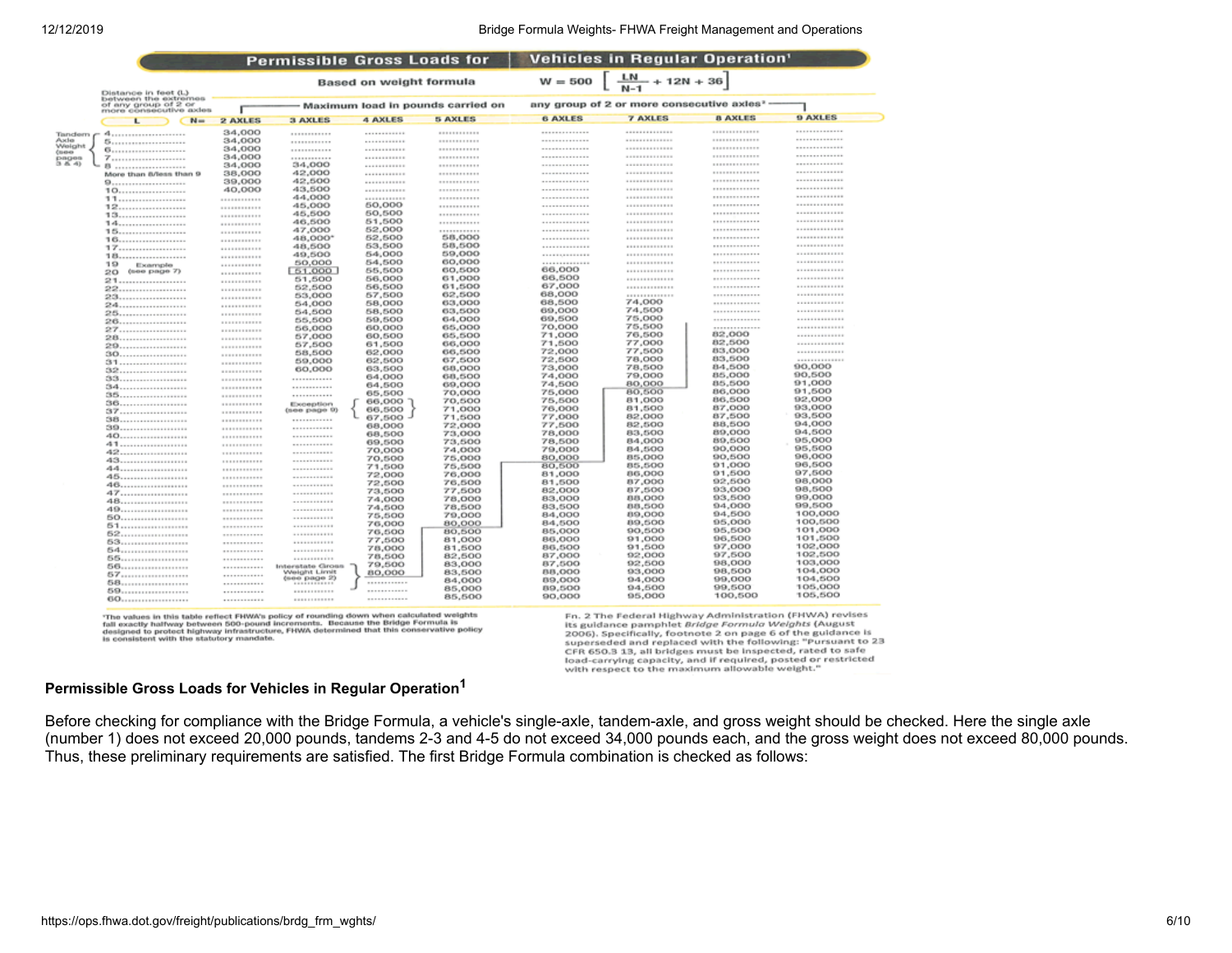

**Figure 5**

**Check axles 1 through 3 (Figure 5)**

**Actual weight** = 12,000 + 17,000 + 17,000 = 46,000 pounds.

 $N = 3$  axles

**L** = 20 feet

$$
W = 500 \left[ \frac{LN}{N-1} + 12N + 36 \right]
$$

$$
W = 500 \left[ \frac{(20 \times 3)}{(3-1)} + (12 \times 3) + 36 \right] = 51,000
$$
 lbs.

**Maximum weight (W)** = 51,000 pounds, which is more than the actual weight of 46,000 pounds. Thus, the Bridge Formula requirement is satisfied.

### **Example From the Bridge Table (pages 5 & 6)**

This same number (51,000 pounds) could have been obtained from the Bridge Table by reading down the left side to  $L = 20$  and across to the right where N = 3.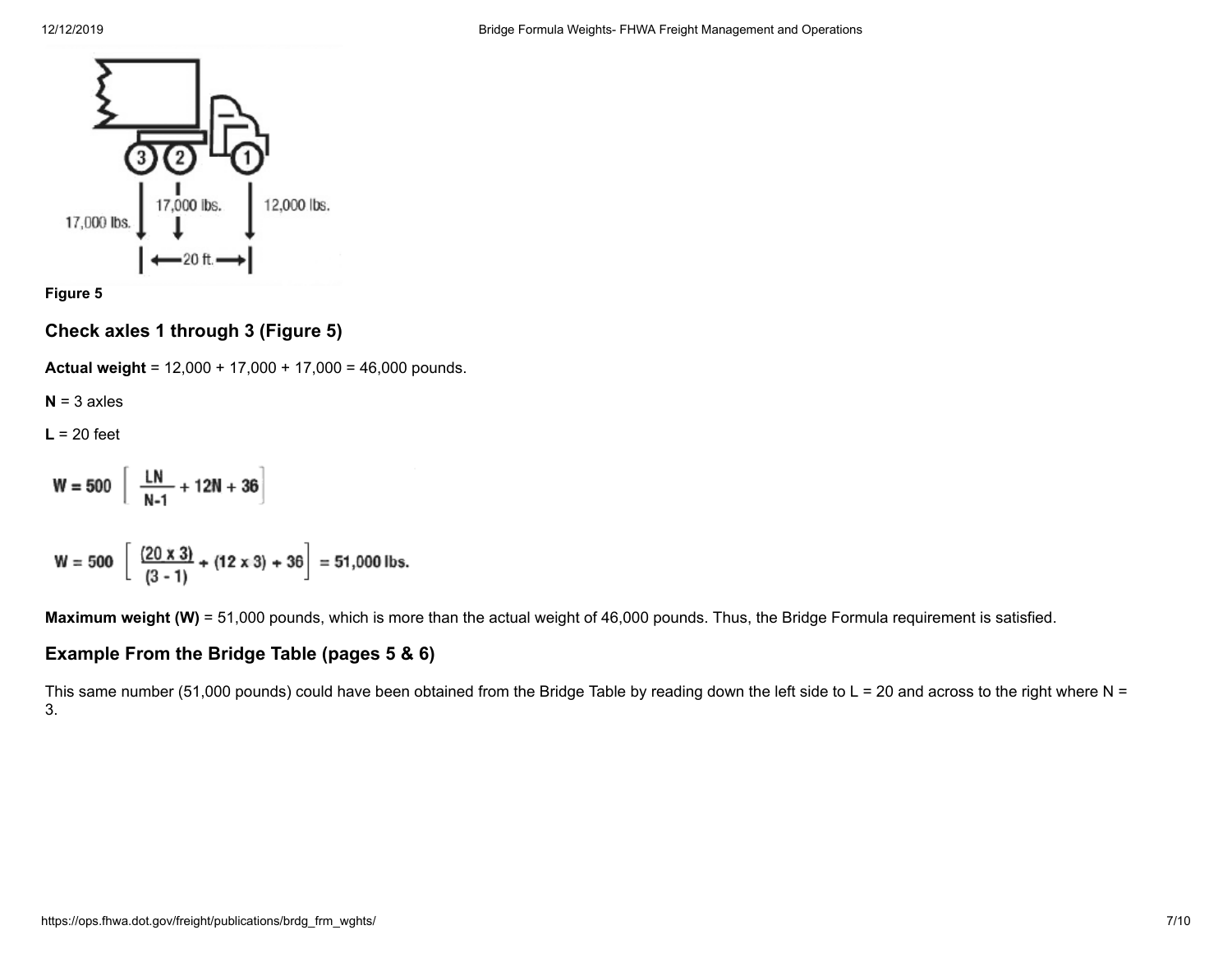

**Figure 6**

### **Now check axles 1 through 5 (Figure 6)**

**Actual weight** = 12,000 + 17,000 + 17,000 + 17,000 + 17,000 = 80,000 pounds.

**Maximum weight (W)** = 80,000 pounds (Bridge Table for "L" of 51 feet and "N" of 5 axles).

Therefore, this axle spacing is satisfactory.



**Figure 7**

## **Now check axles 2 through 5 (Figure 7)**

**Actual weight** = 17,000 + 17,000 + 17,000 + 17,000 = 68,000 pounds.

**Maximum weight (W)** = 65,500 pounds (Bridge Table for "L" of 35 feet and "N" of 4 axles).

This is a violation because the actual weight exceeds the weight allowed by the Bridge Formula. To correct the situation, some load must be removed from the vehicle or the axle spacing (35 feet) must be increased.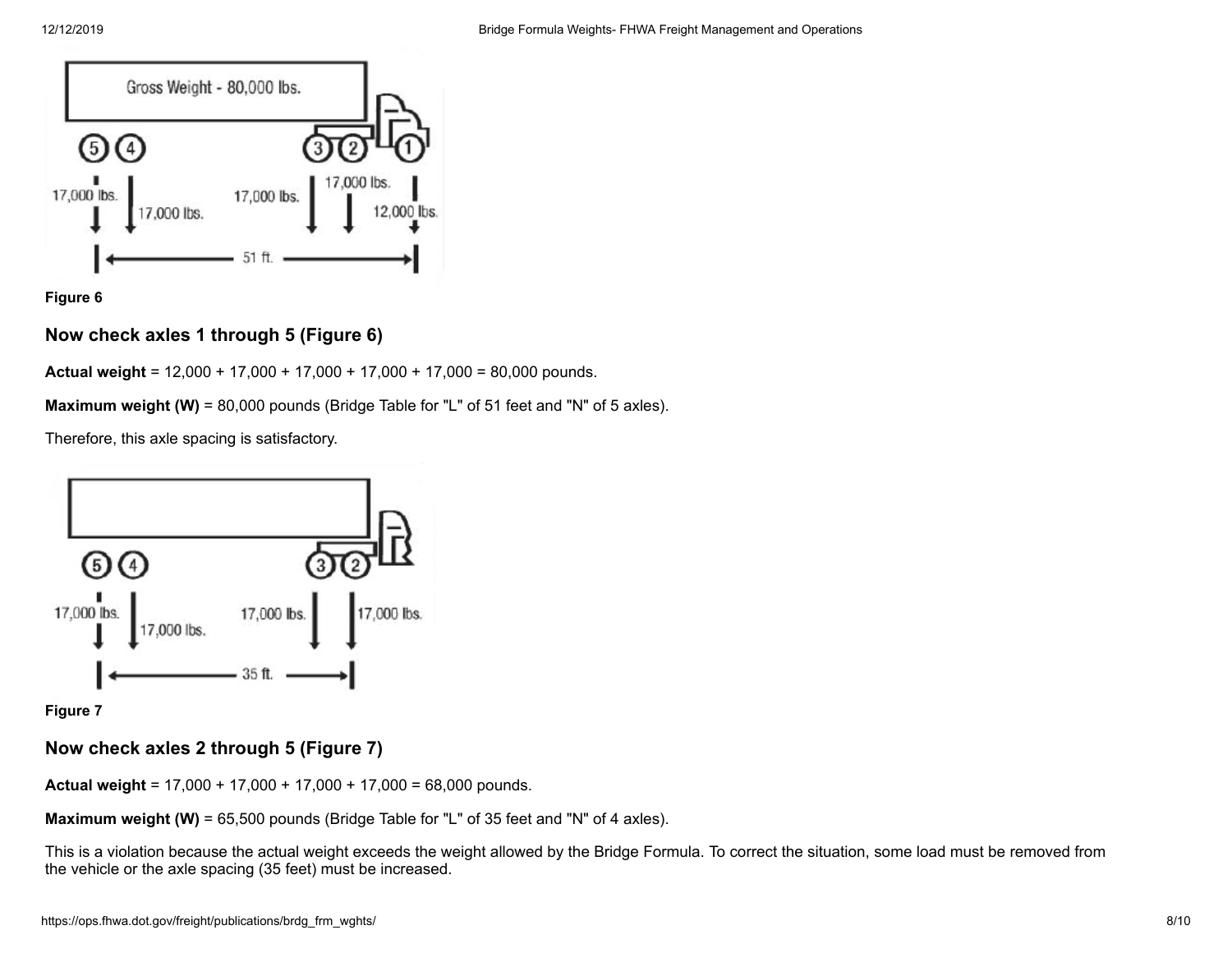# **Exception to Formula and Bridge Table**

In addition to the grandfather rights notes on page 3, Federal law (23 U.S.C. 127) includes one other exception to the Bridge Formula and the Bridge Table two consecutive sets of tandem axles may carry 34,000 pounds each if the overall distance between the first and last axles of these tandems is 36 feet or more. For example, a five-axle tractor-semitrailer combination may carry 34,000 pounds both on the tractor tandem (axles 2 and 3) and the trailer tandem (axles 4 and 5), provided axles 2 and 5 are spaced at least 36 feet apart. Without this exception, the Bridge Formula would allow an actual weight of only 66,000 to 67,500 pounds on tandems spaced 36 to 38 feet apart.

# **Bridge Formula Application to Single-Unit Trucks**

The procedure described above could be used to check any axle combinations, but several closely spaced axles usually produce the most critical situation.



#### **Figure 8**

The truck shown in Figure 8 satisfies the single-axle weight limit (12,000 pounds are less than 20,000 pounds), the tandem-axle limit (30,000 pounds are less than 34,000 pounds) and the gross-weight limit (57,000 pounds are less than 80,000 pounds). With these restrictions satisfied, a check is done for Bridge Formula requirements, axles 1 through 4.

**Actual weight** = 12,000 + 15,000 + 15,000 + 15,000 = 57,000 pounds.

**Maximum weight (W)** = 57,500 pounds (Bridge Table for "L" of 23 feet and "N" of 4 axles).

### **Since axles 1 through 4 are satisfactory, check axles 2 through 4:**

**Actual weight** = 15,000 + 15,000 + 15,000 = 45,000 pounds.

**Maximum weight (W)** = 42,500 pounds (Bridge Table for "L" of 9 feet and "N" of 3 axles.